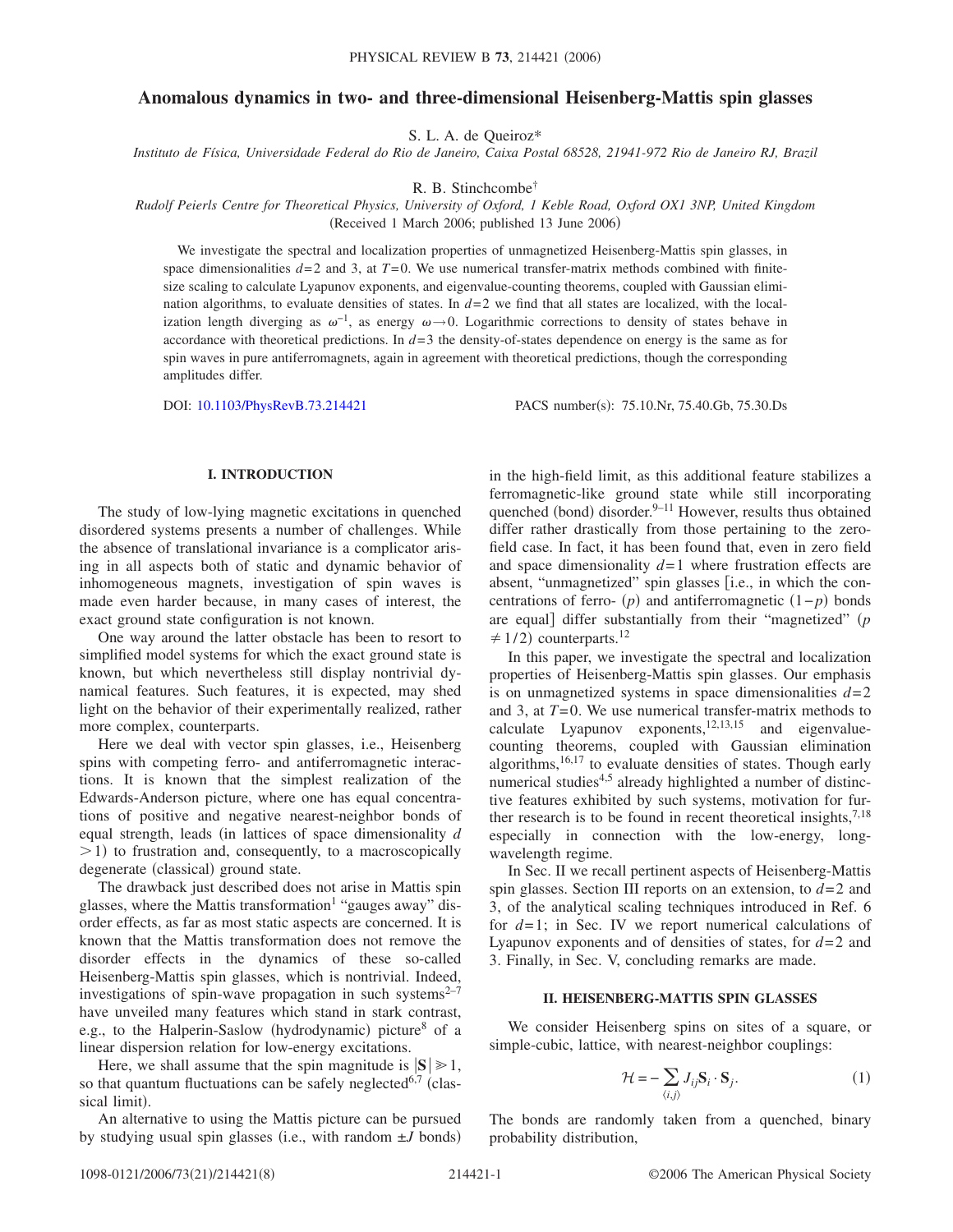## S. L. A. DE QUEIROZ AND R. B. STINCHCOMBE

$$
P(J_{ij}) = p \,\delta(J_{ij} - J_0) + (1 - p) \,\delta(J_{ij} + J_0),\tag{2}
$$

so for  $p=1/2$  one has the unmagnetized spin glass.

The Mattis model ascribes disorder to sites rather than bonds  $(J_{ij} \rightarrow J_0 \zeta_i \zeta_j)$ , so that the Hamiltonian reads:

$$
\mathcal{H}_M = -J_0 \sum_{\langle i,j \rangle} \zeta_i \zeta_j \mathbf{S}_i \cdot \mathbf{S}_j,\tag{3}
$$

where  $\zeta_i$ =+1 (-1) with probability *p* (1-*p*). This way, the overall energy is minimized by making  $S_i^z = \zeta_i S$ , which constitutes a (classical) ground state of the Hamiltonian Eq. (3), to be referred to as  $|0\rangle$ . Thus, disorder is effectively removed from static properties, but not from the dynamics, because of the handedness of Heisenberg spin commutation relations. Indeed, considering low-energy excitations, the equations of motion for the spins are, with  $\hbar = 1$ :

$$
idS_i^-/dt = \sum_j J_0 \zeta_i \zeta_j (S_i^- S_j^z - S_j^- S_i^z),\tag{4}
$$

where  $S_i^{\pm} = S_i^x \pm iS_i^y$ , etc., and *j* are nearest neighbors of site *i*. So, putting  $v_i = \zeta_i S_i^-$ , one gets,<sup>6</sup> upon application of Eq. (4) to  $|0\rangle$ :

$$
i\zeta_i du_i/dt = \sum_j J_0(u_i - u_j),\tag{5}
$$

where the  $u_i$  are Mattis-transformed local (on-site) spin-wave amplitudes. For the eigenmodes with frequency  $\omega$  (in units of the exchange constant  $J_0$ ), Eq. (5) leads to

$$
\omega \zeta_i u_i = \sum_j (u_i - u_j). \tag{6}
$$

Goldstone modes are expected to occur, since disorder does not destroy the symmetry of the system in spin space.<sup>18</sup> The relationship of frequency to wave number, *k*, at low energies is characterized by the dynamic exponent *z*:

$$
\omega \propto k^z. \tag{7}
$$

In *d*=1, where the scattering length coincides with the localization length,<sup>7</sup> the definition of  $k$  is unique. Indeed, numerical calculations<sup>10,12,13</sup> of the  $d=1$  density of states and of the Lyapunov exponent point to the same value  $z = 3/2$ , predicted analytically.<sup>6</sup> For  $d > 1$  this degeneracy is expected to be lifted. As we shall see in the following, different exponents come up, depending on whether localization or density-ofstates properties are being considered.

## **III. SCALING**

We briefly review the treatment of one-dimensional systems, given in Ref. 6. In this case, Eq. (6) becomes

$$
(2 - \zeta_i \omega)u_i = u_{i-1} + u_{i+1}.
$$
 (8)

A transfer-matrix (TM) approach, $14,15$  can be formulated, giving $6,12,13$ 

$$
\begin{pmatrix} u_{i+1} \\ u_i \end{pmatrix} = \begin{pmatrix} 2 - \zeta_i \omega & -1 \\ 1 & 0 \end{pmatrix} \begin{pmatrix} u_i \\ u_{i-1} \end{pmatrix} = T_i(\omega) \begin{pmatrix} u_i \\ u_{i-1} \end{pmatrix}.
$$
 (9)

The allowed frequencies for a chain with *N* spins and periodic boundary conditions,  $u_{N+1} \equiv u_1$ , are determined by  $\det(\Lambda_N - 1) = 0$ , where

$$
\Lambda_N(\omega) = \prod_{i=1}^N T_i(\omega). \tag{10}
$$

Equivalently, the condition Tr  $\Lambda_N=2$  determines the eigenfrequencies. Scaling the system by a linear dilation factor *b*, the dynamics is preserved if the frequencies are transformed  $(\omega \rightarrow \omega')$ , in such a way that

$$
\operatorname{Tr}\Lambda_N(\omega) = \operatorname{Tr}\Lambda_{N/b}(\omega'). \tag{11}
$$

Using properties of the matrices  $T_i(\omega)$ , one finds<sup>6</sup> that the first-order term (in  $\omega$ ) of Tr  $\Lambda_N(\omega)$  has a coefficient equal to  $N\Sigma_{i=1}^{N} \zeta_i$ . Therefore, correspondence of the  $\{\zeta_i\}$  with an unbiased random-walk makes the determining variable  $\omega N^{3/2}$ , so that the (length) scaling of the frequencies is  $\omega' = \omega b^{3/2}$ , and the low-energy dispersion relation Eq.  $(7)$  has an anomalous power (dynamic exponent)  $z=3/2$ . In fact, careful consideration of higher-order terms<sup>6</sup> shows that the combination  $N^{3/2}\omega$  is present to all orders, thus scaling is expected to hold even away from the  $\omega \rightarrow 0$  region [though not the single power-law form, Eq.  $(7)$ ].

A suitable framework for extensions of this treatment to space dimensionalities  $d > 1$  is found in quasi- onedimensional geometries, i.e.,  $L^{d-1} \times N$  systems with  $N \ge 1$ . In what follows, we shall always make use of periodic boundary conditions across the *d*−1 transverse directions.

Considering *d*=2 for simplicity, a TM can be set up on a strip of width *L* sites, so an *L*- component vector  $\mathbf{u}_i = (u_{1i}, \dots, u_{Li})$  corresponds to each column *i* along the strip, with the recursion relation

$$
\begin{pmatrix} \mathbf{u}_{i+1} \\ \mathbf{u}_i \end{pmatrix} = T_i^{2d}(\omega) \begin{pmatrix} \mathbf{u}_i \\ \mathbf{u}_{i-1} \end{pmatrix},
$$
(12)

where

$$
T_i^{2d}(\omega) = \begin{pmatrix} M_i & -I \\ I & 0 \end{pmatrix}, \quad M_i = a - \omega b_i,
$$
 (13)

*I* being the  $L \times L$  identity matrix, while *a* and  $b_i$  are given by

$$
a = \begin{pmatrix} 4 & -1 & 0 & \cdots & -1 \\ -1 & 4 & -1 & \cdots & 0 \\ \cdots & \cdots & & & -1 \\ -1 & 0 & \cdots & -1 & 4 \end{pmatrix},
$$
  
\n
$$
b_i = \begin{pmatrix} \zeta_{1i} & 0 & \cdots & 0 \\ 0 & \zeta_{2i} & 0 & \cdots \\ \cdots & \cdots & & 0 \\ 0 & \cdots & 0 & \zeta_{Li} \end{pmatrix}.
$$
 (14)

Hence,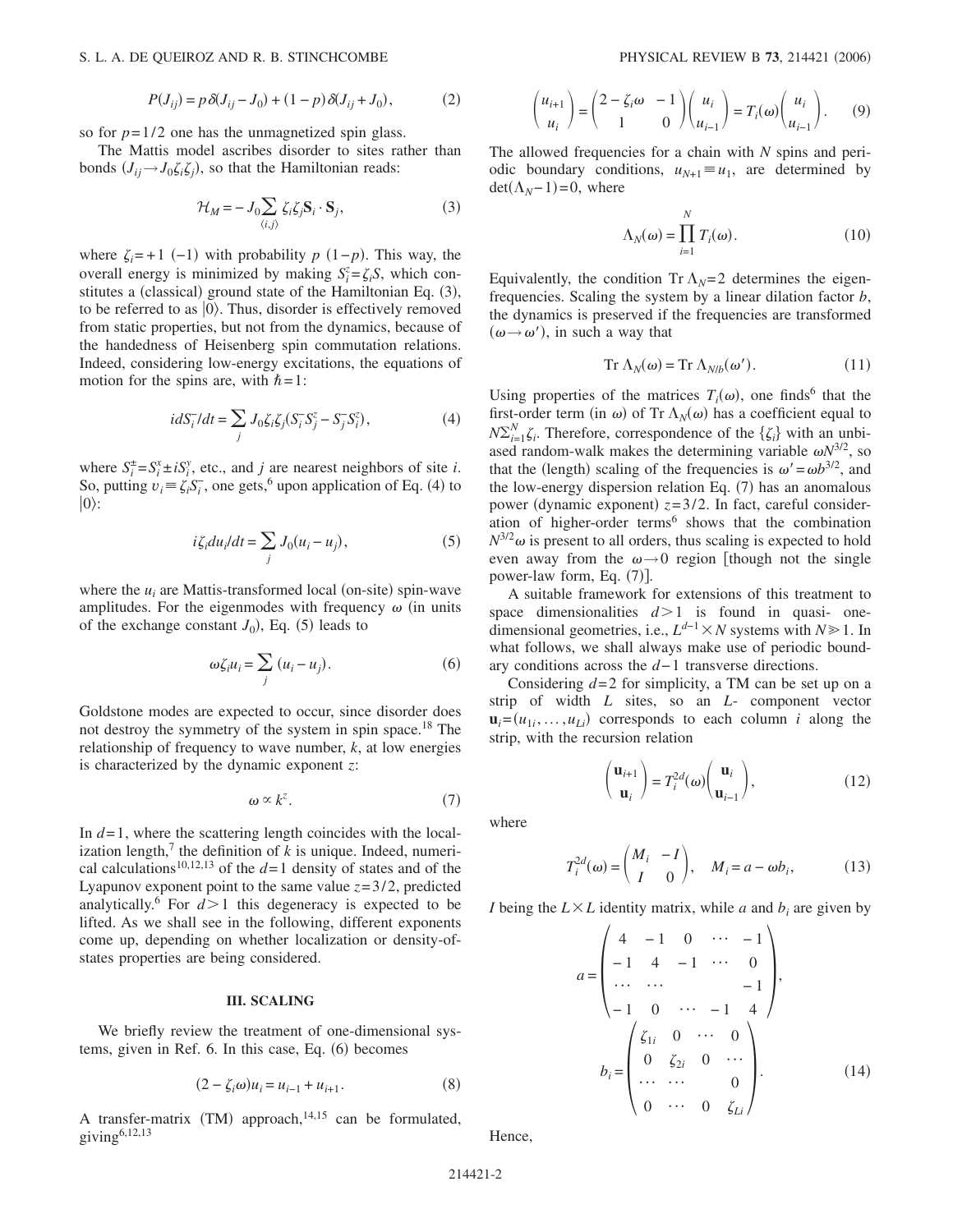ANOMALOUS DYNAMICS IN TWO- AND THREE-...

$$
T_i^{2d}(\omega) = \begin{pmatrix} a & -I \\ I & 0 \end{pmatrix} - \omega \begin{pmatrix} b_i & 0 \\ 0 & 0 \end{pmatrix} \equiv A - \omega B_i.
$$
 (15)

Generalizations to higher  $d$  are immediate, with the vector  $\mathbf{u}_i$ now having  $L^{d-1}$  components, and the matrices *I*, *a*, and *b<sub>i</sub>* being  $L^{d-1} \times L^{d-1}$ . The  $(2L^{d-1} \times 2L^{d-1})$  matrix  $T_i$  is symplectic, that is, its eigenvalues occur in pairs  $\{v_i, v_i^{-1}\}, i$  $=1,\ldots,L^{d-1}$ . Note that matrix *A* is symplectic as well.

For  $d > 1$ , a feature which does not occur in the onedimensional case is that there are transverse momentum modes. Returning to  $d=2$  for illustration, these are indeed the eigenmodes of matrix  $a$  in Eq.  $(14)$ , with corresponding energies  $\varepsilon_n = 4 - 2 \cos 2\pi p/L$ ,  $p = 0, 1, \ldots, L-1$ .

We briefly make contact with the analogous case of a homogeneous system of length *N*, for which  $b=I$ ,  $[a,b]=0$ , and the eigenstates of *a* are also eigenstates of the full Hamiltonian, with  $\omega_{pq} = \varepsilon_p - 2 \cos 2\pi q/N$ ,  $q = 0, 1, ..., N-1$ . This reminds us that, in  $d > 1$ , the energy of a mode is not related only to its longitudinal wave vector, as is the case in *d*=1. Upon introduction of randomness, the commutation relation is destroyed (contrary to the one-dimensional case where both  $a$  and  $b$  are numbers) and, consequently, the interplay between frequency and wave-vector aspects can only be measured via the accumulated statistics of many local realizations of disorder. Therefore, in  $d > 1$  one may expect the picture of a single length controlling both (spatial) attenuation and (time) oscillation damping,<sup>6</sup> which holds for *d*=1 spin glasses, to be replaced by one where each of these properties is governed by a distinct quantity.

We now return to spin glasses. From the eigenvectors of *a*, "spinor" generalizations can be built, which are eigenvectors of *A*, with eigenvalues  $(\nu_p, \nu_p^{-1})$  indexed by *p*; one can show that  $\nu_p + \nu_p^{-1} = \varepsilon_p$ . While such spinors are obviously not eigenvectors of *B*, the contribution given by each diagonal element of  $T_i^{2d}(\omega)$ , corresponding to fixed *p*, to the trace of  $\Lambda_N^{2d}(\omega) = \prod_{i=1}^N T_i^{2d}(\omega)$ , can be worked out to first order in  $\omega$ . Use is made of the fact that, analogous to the  $d=1$  case,<sup>6</sup>

$$
\prod_{\ell=1}^{N} T_{\ell}^{2d}(\omega) = A^{N} - \omega \sum_{\ell=1}^{N} A^{\ell-1} B_{\ell} A^{N-\ell} + \mathcal{O}(\omega^{2}).
$$
 (16)

The result is

Tr(p) 
$$
\prod_{\ell=1}^{N} T_{\ell}^{2d}(\omega) = \nu_{p}^{N} + \nu_{p}^{-N}
$$
  
\n
$$
-\omega \frac{(\nu_{p}^{N} - \nu_{p}^{-N})}{\nu_{p} - \nu_{p}^{-1}} \sum_{\ell=1}^{N} \sum_{m=1}^{L} \frac{1}{L} \zeta_{m\ell} + \mathcal{O}(\omega^{2}), \qquad (17)
$$

where  $Tr(p)$  denotes the joint contribution of both eigenspinors of  $A$  indexed by  $p$  (associated, respectively, to eigenvalues  $\nu_p$  and  $\nu_p^{-1}$ ).

The "critical" (large scale) behavior is associated with small *p*, in which case  $\nu_p, \nu_p^{-1} \rightarrow 1$ , and Eq. (17) turns into

$$
\operatorname{Tr}(p)\prod_{\ell=1}^{N}T_{\ell}^{2d}(\omega)\to 2-\omega N\sum_{\ell=1}^{N}\frac{1}{L}\sum_{m=1}^{L}\zeta_{m\ell}+\mathcal{O}(\omega^{2}).\quad(18)
$$

One can readily see that, for generic  $d > 1$ , this translates into

$$
\operatorname{Tr}(p)\prod_{\ell=1}^{N} T_{\ell}(\omega) \to 2
$$

$$
-\omega N \sum_{\ell=1}^{N} \left(\prod_{i=1}^{d-1} \frac{1}{L_i} \sum_{m_i=1}^{L_i} \zeta_{m_1\cdots m_{d-1}\ell}\right) + \mathcal{O}(\omega^2). \tag{19}
$$

In the second term of Eq. (19), one has a sum of  $N \times L_1$  $\times \cdots \times L_{d-1}$  binary random variables, so this is Gaussian distributed with rms value:

$$
\frac{\omega N}{\prod_{i=1}^{d-1} L_i} \left( N \prod_{i=1}^{d-1} L_i \right)^{1/2} = \frac{\omega N^{3/2}}{\left( \prod_{i=1}^{d-1} L_i \right)^{1/2}}.
$$
 (20)

Upon scaling of linear dimensions by a factor *b*, under which frequency scales as  $\omega \rightarrow b^z \omega$ , and requiring invariance of the term given in Eq.  $(20)$  [see Eq.  $(11)$ ], one gets

$$
z = 2 - \frac{d}{2} = \begin{cases} \frac{3}{2} & d = 1\\ 1 & d = 2\\ \frac{1}{2} & d = 3. \end{cases}
$$
 (21)

Consideration of the terms in Eq. (18) of higher than first order in  $\omega$  shows that, unlike the  $d=1$  case, the trace of the full TM is not just a function of the variable given in Eq. (20), because complicated sums occur, involving both longitudinal and transverse wave vectors.

This is in line with above-presented reasoning, to the effect that the simultaneous presence of both longitudinal and transverse degrees of freedom invalidates the single-length picture, predicted analytically<sup>6</sup> and numerically confirmed<sup>10,12,13</sup> for  $d=1$ .

While it is plausible to expect that, for some low-energy regime in  $d > 1$  the scaling result, Eq. (21) might hold true, direct verification is called for.

#### **IV. NUMERICAL ANALYSIS**

#### **A. Lyapunov exponents**

The procedure for calculating Lyapunov exponents on strips or bars is the same as that used for Anderson localization problems.15 Indeed, in both cases the TM is symplectic, and one can use Oseledec's theorem and dynamic filtration to extract the smallest Lyapunov exponent, whose inverse is the largest localization length. For Heisenberg spin-glass chains, this has been done,<sup>12,13</sup> numerically confirming the result  $z=3/2$  obtained analytically in Ref. 6.

We have investigated strips of widths *L*=4,6, ... ,14 in  $d=2$ , in which for each energy  $\omega$  we took  $N=10^6$  iterations of the TM, and bars with  $L \times L$  cross section,  $L=4,6,8,10$  in *d*=3. In *d*=3 we used *N*=10<sup>6</sup> for *L*=4,6,  $5 \times 10^5$  for *L*=8, and  $1 \times 10^5$  for *L*=10.

In contrast to  $d=1$ , here one must take into account finitesize effects, introduced via the transverse dimension *L*, thus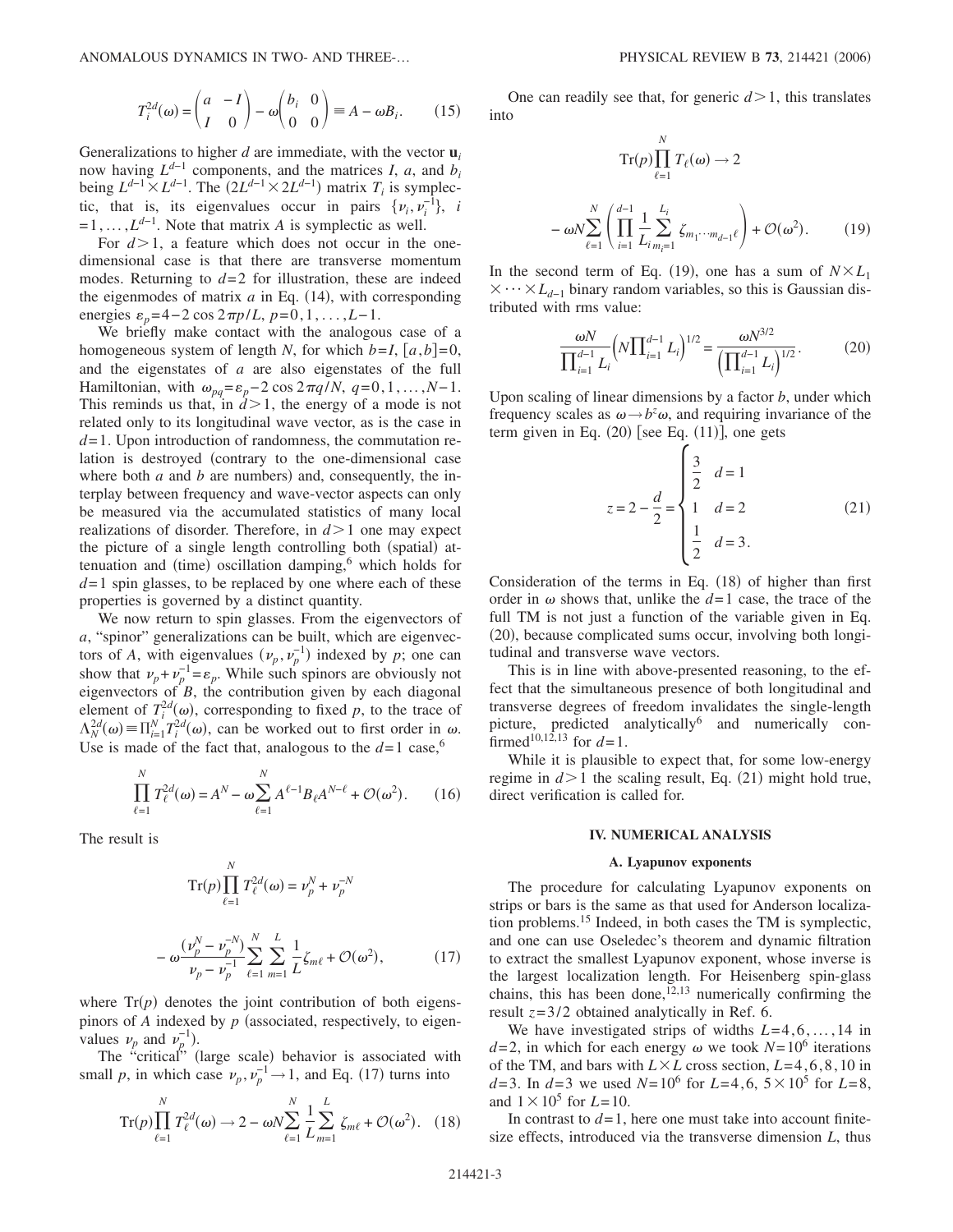

FIG. 1. Scaling plot for localization lengths on strips of a  $d=2$ system, against  $\omega L^z$ , with  $z=1$  as predicted in Eq. (21). Strip widths *L* as given by symbols. The line corresponds to  $y \propto x^{-2/3}$  and is a guide to the eye, showing how the effective  $d=1$  regime sets in for very low energies. Insert: unscaled data for *L*=4 and 14.

calculated localization lengths are denoted by  $\lambda_L$ . Using standard finite-size scaling theory, $19$  it is expected that the behavior of scaled localization lengths  $\lambda_I/L$ , when plotted against  $\omega L^z$ , will allow one to infer the bulk  $(L \rightarrow \infty)$  properties of the system.

In Fig. 1 we see that in  $d=2$  good data collapse, extending as far as  $x \equiv \omega L^z \approx 0.3$ , is achieved when  $z = 1$ , as predicted in Eq. (21). At the low-energy end,  $x \le 0.03$ , the quasi-onedimensional character of the strips begins to dominate, and the scaling curve crosses over to the effective  $d=1$  regime characterized by  $\omega \sim k^{3/2}$ .

In Fig. 2 the scaling plot for  $d=3$ , with  $z=1/2$  as predicted in Eq. (21), is exhibited. The quality of data collapse is remarkably inferior to that of *d*=2 data. An examination of the behavior of  $\lambda_I/L$  against  $\omega$  shows that curves corresponding to pairs *L*,*L*−2 have well-defined crossings at low energies  $\omega \leq 0.05$ . The usual interpretation of these, in the finite-size scaling context, would point to a localizationdelocalization transition.<sup>15,19</sup> However, we have found that the locations of crossings appear to approach  $\omega=0$  with increasing *L*. This would be consistent with the idea that all magnons are delocalized in  $d=3$ , which is supported, e.g., by the field-theoretical results of Ref. 7. We postpone a discussion of this point (and similar ones associated to the behavior found above for  $d=2$ ), to Sec. V.



FIG. 2. Scaling plot for localization lengths on bars of a *d*=3 system, against  $\omega L^z$ , with  $z = 1/2$  as predicted in Eq. (21). Bar cross sections are  $L \times L$ , with  $L$  as given by symbols. The line corresponds to  $y \propto x^{-2/3}$  and is a guide to the eye, showing how the effective *d*=1 regime sets in for very low energies. Insert: unscaled data for *L*=4 and 10.



FIG. 3. Double-logarithmic plot of density of states  $\mathcal{D}(\omega)$  for spin-glass chain, calculated by Gaussian elimination. Chain length  $N=10^7$  sites. The thick line is the exact Derrida-Gardner result (Ref. 23) (with coefficient doubled, on account of different normalization, see the text).

## **B. Densities of states**

The calculation of densities of states per unit energy interval (DOS),  $\mathcal{D}(\omega)$ , and their integrated counterparts (IDOS),  $N(\omega) = \int_{-\infty}^{\omega} D(\omega') d\omega'$ , makes use of eigenvaluecounting theorems.<sup>20–22</sup> Our implementation resorts to Gaussian elimination algorithms on quasi-one-dimensional geometries  $(L^{d-1} \times N$ , with  $N \ge L$ ), and closely follows the steps described in Refs. 16 and 17 where the systems under investigation were, respectively, phonons in disordered solids, and tight-binding electrons (Anderson localization). The key feature shared between these problems and the one studied here is the fact that, for an  $\overline{L^{d-1}} \times N$  system with periodic boundary conditions across, the Hamiltonian has a  $(2 \times L^{d-1} + 1)$ - diagonal form, i.e., it can only have nonzero elements in the *L<sup>d</sup>*−1 lines above, and *L<sup>d</sup>*−1 lines below, the diagonal.

We consider the characteristic matrix, which in the present case is  $C = \zeta \omega I - \mathcal{H}$ , where  $\zeta \omega I$  is a diagonal matrix with  $[\zeta \omega I]_{jj} = \zeta_j \omega$  (*j*=site index), for an  $L^{d-1} \times N$  system. Evaluation of its diagonal elements via Gaussian elimination enables one to obtain the IDOS for any energy,  $16,17$  thus the DOS may be calculated by numerical differentiation.

For  $d=1$  the eigenvalue counting (used., e.g., in Ref. 12), may, alternatively, proceed via enumeration of nodes of the amplitude ratios which enter the evaluation of the (single) Lyapunov exponent.<sup>10,13</sup> In order to test our recursion and elimination algorithms, we applied them to this case and compared the outcome with that from node-enumeration.

Results are identical to within numerical accuracy, and the set produced by Gaussian elimination is depicted in Fig. 3. By sampling energies separated by logarithmically uniform intervals, we achieved a detailed view of the  $\omega \rightarrow 0$  region, which is difficult to isolate in the corresponding DOS results of Refs. 10, 12, and 13 (where linear binning was used). One sees that the relationship  $\mathcal{D}(\omega) \propto \omega^{-1/3}$  is valid for more than two orders of magnitude in energy, up to  $\omega \approx 0.3$ . For guidance, we have also included the exact Derrida-Gardner result.23 Since we have considered only positive energy states in our calculation, the appropriate proportionality coefficient is twice that given in Ref. 23.

For higher-dimensional cases, it is worth mentioning that the algorithms used here are much less computationally in-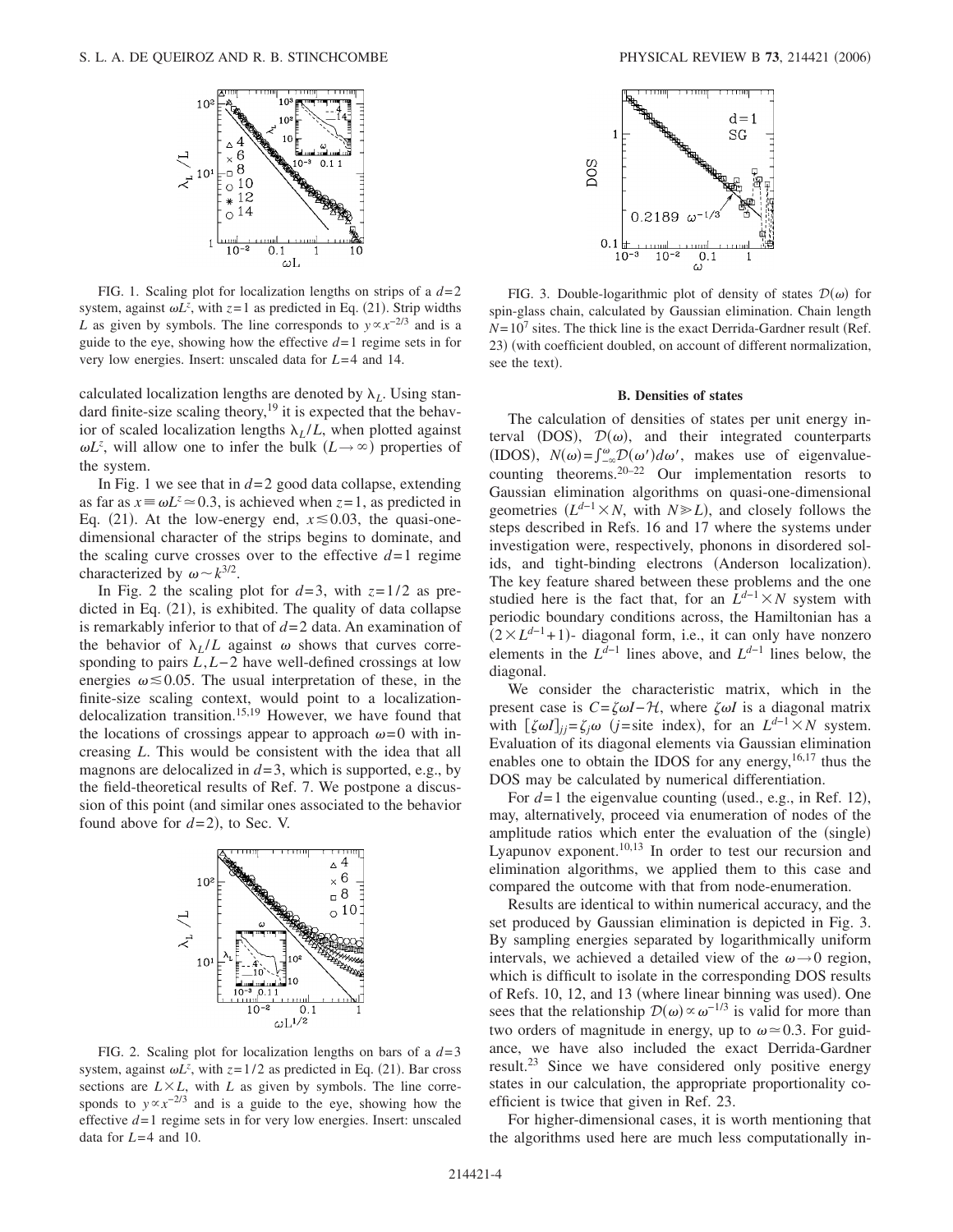

FIG. 4. DOS  $(D(\omega))$  and IDOS  $(N(\omega))$  for pure FM systems against normalized energy  $\omega/\omega_0$ : analytical (lines) and calculated by Gaussian elimination (points). Dashed lines and triangles:  $\mathcal{D}(\omega)$ ; full lines and squares:  $N(\omega)$ . (a)  $d=2$ ,  $L=100$ ,  $N=50 000$ . (b)  $d=3$ ,  $L=16$ ,  $N=25600$ . The pure-system (FM) bandwidth is  $\omega_0^F=8$  (*d*)  $=$  2), and 12  $(d=3)$ .

tensive than their Lyapunov-exponent counterparts. For an  $L^{d-1}$  × *N* system, the computational time rises as  $L^{3(d-1)}$  × *N* for the former,<sup>17</sup> and approximately as  $L^{5(d-1)} \times N$  for the latter. This is mainly because of the frequent mutual orthogonalization of  $2 \times L^{d-1}$  iterated vectors, which is necessary in order to avoid cross-contamination between eigenvectors associated with different Lyapunov exponents. Therefore, for DOS and IDOS it is usually possible (except for very low energies in  $d=3$ , see the following) to work with systems whose transverse dimensions *L* are large enough that finitesize effects are of little importance. It remains only to make sure that the sample length *N* is long enough, in order to achieve adequate sampling of quenched disorder configurations.

We examined the effect of finite transverse dimensions, by evaluating pure-system quantities and comparing our results to the exact ones. Though, having zero net magnetization, the spin glasses studied here are closer to antiferromagnets (AF) than to homogeneous ferromagnets (FM), the DOS and IDOS of magnons in the latter exhibit some distinctive features, whose numerical reproduction is a nontrivial test of the adequacy and accuracy of our methods. For FM in  $d=2$ , already with  $L=25$ ,  $N=2500$  the IDOS is at most 3% off the exact value. This largest discrepancy happens close to  $\omega = 4$ where the analytical IDOS exhibits an inflection point, on account of the DOS's logarithmic Van Hove singularity at the band center. Increasing *L* or *N* does not significantly reduce the deviation close to  $\omega$ =4; however, it does improve agreement elsewhere on the energy axis. The calculated DOS is rather sensitive to discrete-lattice effects; nevertheless, the consequent oscillations are again much diminished by increasing *L*, *N*. For *d*=3 FM, the relatively featureless IDOS is easier to reproduce. With *L*=16, *N*=25 600, deviations are down to, at most,  $1.5\%$  (though the DOS still displays somewhat large oscillations, especially around the "knees" at  $\omega$ =4 and 8). Figure 4 shows representative results, which are useful as guidelines for the investigation of disordered systems in *d*=2 and 3 via Gaussian elimination.

Turning to pure AF systems, for which the respective bandwidths are  $\omega_0^{\text{AF}}=4$  (*d*=2), and 6 (*d*=3), again relatively small transverse dimensions *L* provide results which closely



FIG. 5. Low-energy IDOS,  $N(\omega)$ , for pure AF in  $d=3$  against energy  $\omega$ : analytical (full line) and calculated by Gaussian elimination on  $L^2 \times N$  systems,  $N=500$   $L^2$  (points, connected by dashed lines). Triangles: *L*=16; squares: *L*=20; circles: *L*=24. Inset: fullband IDOS (same axes as the main figure). Analytical (full line), and Gaussian elimination with  $L = 16$  (triangles).

follow the analytic values, except at very low  $\omega$ . In this limit, the fact that the finite *L* quantizes the transverse momentum leads to effective one-dimensional behavior  $(D(\omega) \sim \omega^0)$ ,  $N(\omega) \sim \omega^1$  for  $\omega$  less than a crossover frequency  $\omega_m$  $\equiv$  *A*<sub>AF</sub> $(d)/L^z$ , *z*=1. With the units used in this work, we found  $A_{AF}(2) \approx 12$ ,  $A_{AF}(3) \approx 20$ . The effect is more pronounced here than for FM, where  $z=2$  and, consequently, the onset of this sort of behavior occurs at much lower energies. Figure 5 highlights the worst case of *d*=3. For completeness, the inset of Fig. 5 shows that, even for *L*=16 where these low-energy discrepancies are rather severe, agreement with analytical forms is quite satisfactory elsewhere.

We now return to disordered systems. In Fig. 6, results for the Mattis spin glass in *d*=2 are presented. We used *L*  $=$  250,  $N=$  2.5  $\times$  10<sup>6</sup>. The number of sites entering the calculation was more than one order of magnitude larger than in that for a pure FM, whose result is exhibited in Fig.  $4(a)$ . From examination of shorter runs for the disordered case, it appears that the features displayed in Fig. 6 are rather stable and well-converged. For this value of *L*, the crossover to one-dimensional behavior, referred to earlier, is confined to  $\omega \lesssim 0.05$ , leaving a broad window at low energies for which genuine two-dimensional behavior can be observed. The main distinctions of the IDOS from its pure-system (FM and AF) counterparts are: (i) close to  $\omega = 4$ , the upper limit of the AF band, the FM IDOS's inflection point is replaced by a seeming "knee," with a short flat section; and (ii) saturation



FIG. 6. DOS  $(D(\omega))$  and IDOS  $(N(\omega))$  for Mattis spin glass in  $d=2$ , against energy  $\omega$ , calculated by Gaussian elimination. Triangles:  $\mathcal{D}(\omega)$ ; squares:  $N(\omega)$ .  $L = 250$ ,  $N = 2.5 \times 10^6$ .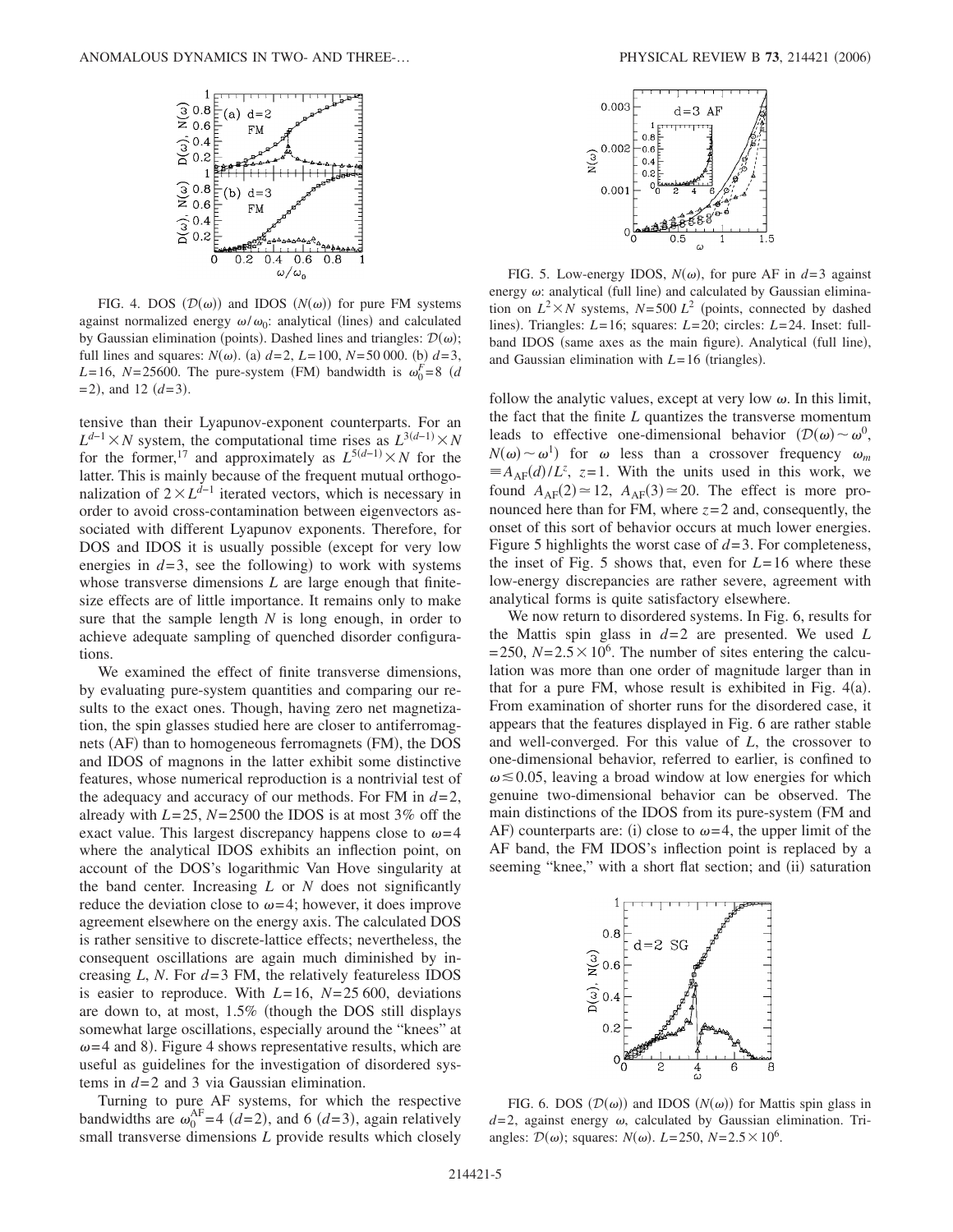

FIG. 7. IDOS  $(N(\omega))$  for Mattis spin glass in  $d=2$ , for low energies, against  $\omega^2$ , calculated by Gaussian elimination.  $L=250$ ,  $N=2.5\times10^6$ . Crosses:  $N(\omega)$ ; squares:  $N(\omega)/\ln(\Omega/\omega)$ , with  $\Omega$ =5.8 [see Eq. (23), and the text]. Full line is a linear least-squares fit to data for  $0.05 \leq \omega \leq 0.5$ .

is reached below the FM band edge  $\omega_0^F=8$ , but above the AF edge  $\omega_0^{\text{AF}}=4$ ; by  $\omega=6.7$  the IDOS is already within less than 1% of unity. Similar effects can be seen in early numerical work, $5$  though in that reference saturation appears to be reached only above the FM band edge, at  $\omega \approx 9.0$ .

It has been predicted<sup>3,7</sup> that, since  $d=2$  is the critical dimensionality in this case, $18$  the two-dimensional spin glass will behave as a pure (AF) system [namely,  $\mathcal{D}(\omega) \sim \omega^1$ ,  $N(\omega) \sim \omega^2$ , with logarithmic corrections. At low frequencies, the real part of the dispersion relation is expected to follow<sup>3,7</sup>

$$
\operatorname{Re}\omega \propto \frac{p}{\sqrt{\log\left(\frac{\Lambda}{p}\right)}},\tag{22}
$$

where  $\Lambda$  is a momentum cutoff, reciprocal to the minimum wavelength of magnons. From Eq. (22), one can work out the predicted behavior of the IDOS at low energies. This turns out to be

$$
N(\omega) \propto \omega^2 \ln\left(\frac{\Omega}{\omega}\right),\tag{23}
$$

where  $\Omega$  is a cutoff frequency, corresponding to the momentum cutoff  $\Lambda$ .

We have tested the prediction, Eq. (23), against our data, with the results shown in Fig. 7. A fit of the raw data (crosses in Fig. 7) to pure power-law behavior gives  $N(\omega) \sim \omega^x$ , with the effective exponent  $x \approx 1.62$ . On the other hand, plotting  $N(\omega)/\ln(\Omega/\omega)$  against  $\omega^2$  (squares in Fig. 7) removes just about all the curvature, provided that a suitable value of  $\Omega$  is used. A linear least-squares fit of data for  $0.05 \le \omega \le 0.5$ (shown as a full line in Fig. 7) gives  $\Omega = 5.8(1)$ , broadly consistent with the effective bandwidth  $\geq 6.7$  found above. Keeping  $\Omega$ =5.8, and fitting  $N(\omega)/\ln(\Omega/\omega)$  to a power law dependence over the full interval  $0.05 \le \omega \le 1.0$ , would give an effective power  $x \approx 1.04$ .

We undertook similar calculations for the Mattis spin glass in  $d=3$ . Since one is above the critical dimensionality in this case, $3,18$  the three-dimensional spin glass is expected to behave as a pure (AF) system, at least at low energies and long wavelengths [namely,  $\mathcal{D}(\omega) \sim \omega^2$ ,  $N(\omega) \sim \omega^3$ ].



FIG. 8. DOS  $(D(\omega))$  and IDOS  $(N(\omega))$  for Mattis spin glass in  $d=3$ , against energy  $\omega$ , calculated by Gaussian elimination. Triangles:  $\mathcal{D}(\omega)$ ; squares:  $N(\omega)$ .  $L = 16$ ,  $N = 2.56 \times 10^6$ .

Similar to the pure  $d=3$  AF, for the ranges of *L* within relatively easy reach of our calculations, the low-frequency spectrum exhibits a crossover toward one-dimensional behavior. With the terminology introduced earlier, this happens for  $\omega \lesssim \omega_m$ ,  $\omega_m = A_{SG}(d)/L$ ; by examining the sequence  $L=16, 24, 30, 36$ , we estimate  $A_{SG}(3) \approx 11$ , just over half the corresponding value for pure AF. Thus, such effects are once more confined to low energies. We have found that, for  $\omega \ge 1.2$ , the *L*=16 curve is within less than 3% of those corresponding to larger *L*, which are grouped together even more tightly. Figure 8 presents an overall picture of results, for  $L = 16$ ,  $N = 2.56 \times 10^6$ . Again, early saturation occurs. The IDOS is within 0.1% of unity by  $\omega$ =9.4, just over threequarters of the FM bandwidth  $\omega_0=12$ . A kink, similar to the one occurring in *d*=2 but less intense, arises close to the center of the FM band (and top of the AF one),  $\omega$ =6. Both features show up in Ref. 4, though with saturation occurring at a slightly higher energy (but still within the FM band).

The low-energy behavior is shown in Fig. 9. For *L*=36 we have found that least-squares fits of our calculated data (excluding the very low-energy intervals where one-dimensional behavior takes over) give  $z=2.97(5)$ , if we keep to  $\omega \le 1.0$ ; including higher energies (e.g.,  $\omega \le 2.5-3.0$ ) results in a slight decrease of effective exponents, down to  $z \approx 2.75$ . On the other hand, fits of the numerically evaluated analytic IDOS for a cube with  $100^3$  sites (shown in Fig. 9), when restricted to  $\omega \le 1.5$ , give an effective  $z = 2.82(1)$ ; it is only



FIG. 9. Double-logarithmic plot of IDOS  $(N(\omega))$  for Mattis spin glass in  $d=3$ , for low energies, against energy  $\omega$ , calculated by Gaussian elimination. Squares: calculated points, *L*=36, *N*=6.48  $\times 10^5$ . The straight line is a power-law fit with slope 2.97 (from least-squares fit of data for  $0.45 \le \omega \le 1.0$ ). Also shown is IDOS for pure AF, calculated for a cube with  $100<sup>3</sup>$  sites.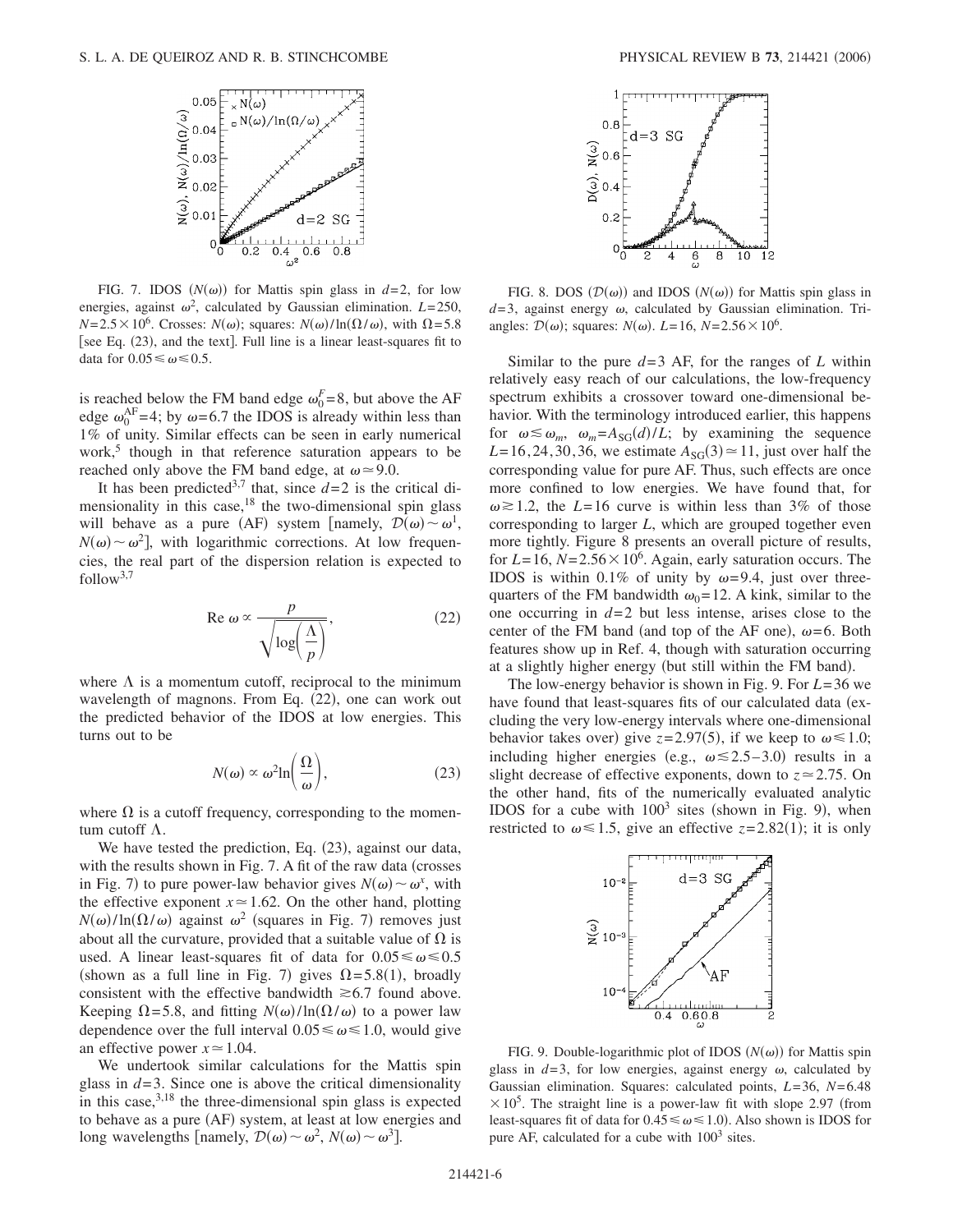when the upper limit is raised to  $\omega$ =3.0 that one reaches  $z=2.99(1)$ . This is because, in the low-energy limit, discretelattice effects still persist, which induce slight deviations of effective behavior away from the exact value  $z=3$ . In summary, it is only in the very low-energy limit  $\omega \le 1.0$  that the  $d=3$  SG  $N(\omega)$  indeed exhibits the  $\omega^3$  dependence characteristic of the pure AF.

Therefore, we conclude that our low-energy data are consistent with the indications of Refs. 7 and 18, that magnons in the *d*=3 Mattis SG display the same low-energy behavior as in a pure AF. However, the respective amplitudes differ, as is apparent by the roughly constant distance between SG and AF data in Fig. 9. Writing  $N_X(\omega) = a_X \omega^z$  (X=SG, AF), we get from our fits:  $a_{SG}/a_{AF} = 4.1(1)$ .

A calculation of the amplitudes, along the lines of Ref. 3, yields  $a_{SG}/a_{AF} = (2I)^{3/2} = 5.281...$ , where  $I = 1.516386...$  is Watson's integral. $^{24}$  We believe the order-of-magnitude agreement found between our numerical estimate and this result is satisfactory, given that disorder is treated only approximately in the latter approach.

## **V. DISCUSSION AND CONCLUSIONS**

The preceding results are consistent with our statement, made in Sec. II, that the single-length picture which prevails in *d*=1 cannot be ported to higher space dimensionalities. In order to make contact with the one-dimensional case, we will refer to the indices emerging from the analytical scaling of Sec. III, and from the Lyapunov exponent calculations of Sec. IV A as  $z_L$ , while those originating from the results of Sec. IV B [plus the relationship  $N(\omega) \sim \omega^{d/z}$ ] will be denoted by  $z_\omega$ .

The analytical scaling predictions  $z_L = 1$   $(d=2)$ ,  $z_L = 1/2$  $(d=3)$  are confirmed by our Lyapunov exponent calculations, though the width of the energy intervals for which scaling holds is larger for the former  $(5 \times 10^{-3} \le \omega L \le 0.3)$  than for the latter  $(5 \times 10^{-3} \le \omega L^{1/2} \le 5 \times 10^{-2})$ .

In  $d=2$ , the curves of  $\lambda_L/L$  against  $\omega$  are essentially parallel for  $\omega \le 0.1$ , down to the lowest energies investigated; for fixed  $\omega$ ,  $\lambda_L/L$  decreases with increasing *L*. This indicates the absence of a delocalization transition, i.e., all modes are localized in *d*=2, in agreement with Refs. 7 and 18. On the other hand, our result  $z_L = 1$  implies that the localization length diverges at low energies as  $\ell_{\text{loc}} \sim \omega^{-1}$ . This is in contrast with the field-theoretical prediction of Ref. 7, according to which  $\ell_{\text{loc}} \sim \omega^{-1/16\pi}$ .

For  $d=3$ , as mentioned earlier, the curves of  $\lambda_L/L$  against  $\omega$  cross each other at low energies. For the  $(L, L-2) = (6, 4)$ pair, the crossing occurs at  $\omega \approx 0.04$ , while for (10,8) it moves to lower energy  $\omega \approx 0.015$ . We interpret this as a residual finite-size effect, which will properly vanish with increasing  $L$ , and see no reason why the established idea<sup>7,18</sup> that all excitations are delocalized in *d*=3 should be challenged on the basis of such result.

A connection of our predictions for  $z_L$  with the literature can be made as follows. The analysis of Refs. 3 and 7 was carried out by assuming a well-defined (real) wave vector, thus implying the complex dispersion relation:

$$
\omega(k) = \omega_R(k) + i\Gamma(k). \tag{24}
$$

On the other hand, our TM formulation gives a specified (spatial) amplitude decay ratio  $\lambda^{-1}$  for a fixed (real) frequency, which then envisages a complex wave vector,

$$
k = k_R + ik_I, \quad \lambda \sim k_I^{-1}.
$$
 (25)

One can then plug Eq. (25) back into Eq. (24), taking into account the specific dependencies of  $\omega_R$  and  $\Gamma$  on *k*, and force  $\omega$  to be real in the latter.

For  $d=3$ , one expects<sup>3,7</sup>  $\omega_R(k) \sim k$ ,  $\Gamma(k) \sim k^2$ , consistent with small line broadening at low  $k$  (i.e., propagating modes). From this, one then gets

$$
\lambda^{-1} \sim \omega^2 \quad (d=3), \tag{26}
$$

so that the scaling variable is indeed  $\omega L^{1/2}$ .

For  $d=2$ , a similar argument can be made (now on somewhat flimsier grounds, because all modes are expected to be localized, so the real and imaginary parts of the dispersion relation may be of the same order of magnitude). Ignoring logarithmic corrections, the results of Refs. 3 and 7 are:  $\omega_R(k) \sim k$ ,  $\Gamma(k) \sim k$ , from which we get

$$
\lambda^{-1} \sim \omega \quad (d=2),\tag{27}
$$

again consistent with the  $d=2$  scaling variable being  $\omega L$ .

The outcome of our density-of-states calculations for  $d=2$  can be very closely fitted, for low energies  $0.05 \le \omega$  $\leq 0.5$ , to the logarithmically corrected form predicted in Ref.  $7$  [see Eqs.  $(22)$  and  $(23)$ , and Fig.  $7$ ]. Furthermore, one gets  $z_{\omega}$ =1 plus enhancing logarithmic corrections (recall the effective exponent  $\simeq$  1.62 from Fig. 7), which is in line with the vanishing of group velocity (mode softening)<sup>6</sup> as  $\omega \rightarrow 0$ .

Finally, our *d*=3 density-of-states results are again consistent with the pure AF behavior predicted<sup>3,7,18</sup> to hold above  $d_c$ =2. Thus we have  $z_\omega$ =1 in this case. However, the amplitudes of the low-energy power-law behavior differ, and we have found  $a_{SG}/a_{AF} = 4.1(1)$ .

### **ACKNOWLEDGMENTS**

We thank D. Sherrington, J. T. Chalker, and Roger Elliott for interesting discussions. S.L.A.d.Q. thanks the Rudolf Peierls Centre for Theoretical Physics, Oxford, where most of this work was carried out, for the hospitality, and CNPq and Instituto do Milênio de Nanociências-CNPq for funding his visit. The research of S.L.A.d.Q. was partially supported by the Brazilian agencies CNPq (Grant No. 30.0003/2003-0), FAPERJ (Grant No. E26-152.195/2002), FUJB-UFRJ, and Instituto do Milênio de Nanociências-CNPq. R.B.S. acknowledges partial support from EPSRC Oxford Condensed Matter Theory Programme Grant GR/R83712/01.